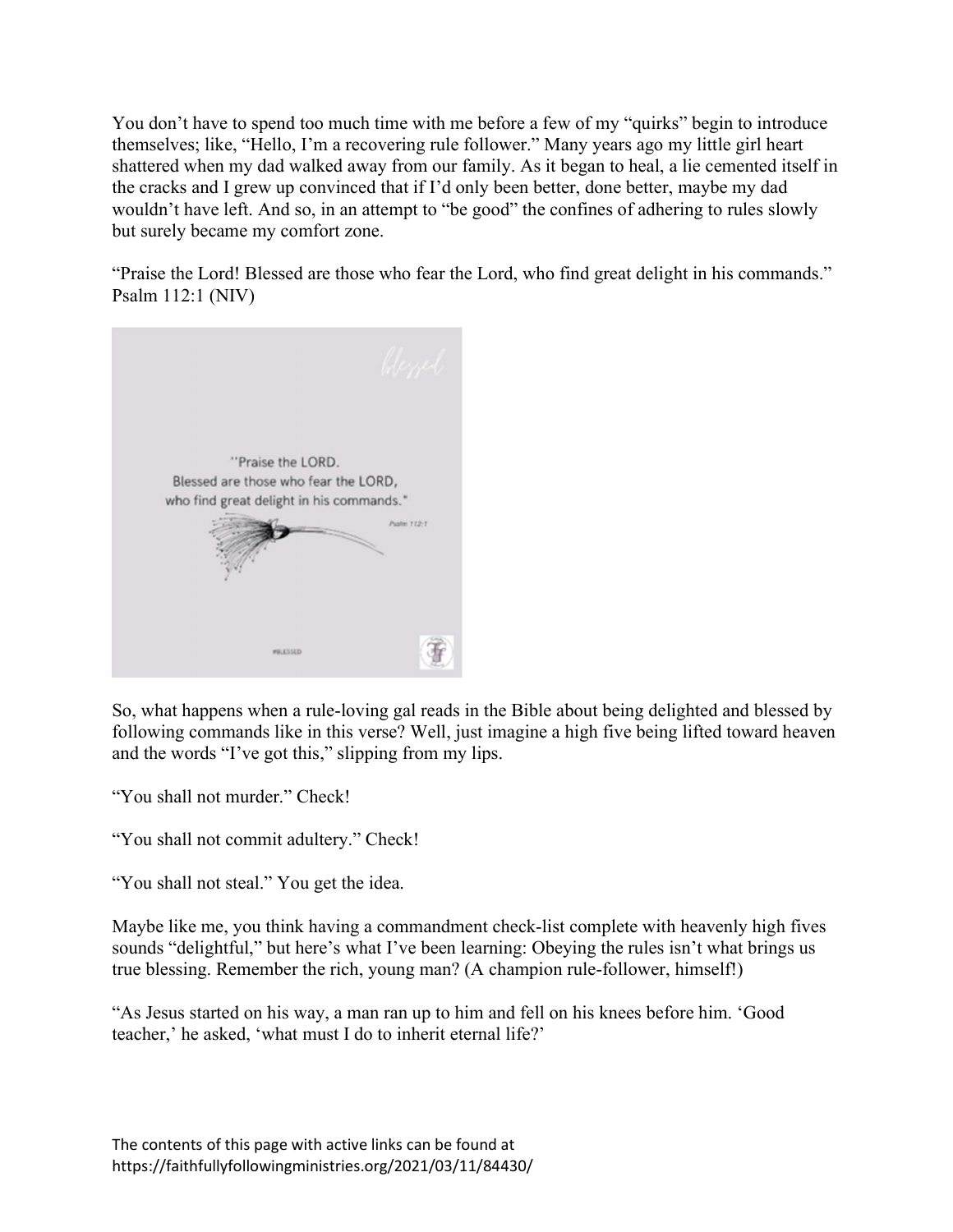'Why do you call me good?' Jesus answered. 'No one is good-except God alone. You know the commandments: You shall not murder, you shall not commit adultery, you shall not steal, you shall not give false testimony, you shall not defraud, honor your father and mother.'

'Teacher, he declared, 'all these I have kept since I was a boy.' Jesus looked at him and loved him. 'One thing you lack,' he said. 'Go, sell everything you have and give to the poor, and you will have treasure in Heaven. Then come, follow me.' " Mark 10:17-21 (NIV)

Friends, Jesus looks at us too, and He loves us more than we can comprehend (quirks and all). His love is so great, He went to the cross to release us once and for all, from the bondage of rules we were never able to obey *on our own* in the first place. What the young ruler missed, and sometimes we do too, is that following the rules doesn't change us; following Jesus does! And while we don't have to go and sell everything, we do need to rid ourselves of all that keeps us focused on our own efforts rather than on Him.

In life, there will always be rules to obey. The delight comes when we walk away from depending on our own performance to gain a father's love or whatever we're in search of, and instead, with thanksgiving, pursue the One who's already blessed us with everything we'll ever need.



Romans 7:6 (NLT) assures us that "...we have been released from the law, for we died to it and are no longer captive to its power. Now we can serve God, not in the old way of obeying the letter of the law, but in the new way of living in the Spirit." For this reason, we can offer praise "to God our Father, the Father of our Lord Jesus Christ, who has blessed us with every kind of spiritual blessing in the heavenly realms because we are united with Christ." (Ephesians 1:3 NLT)